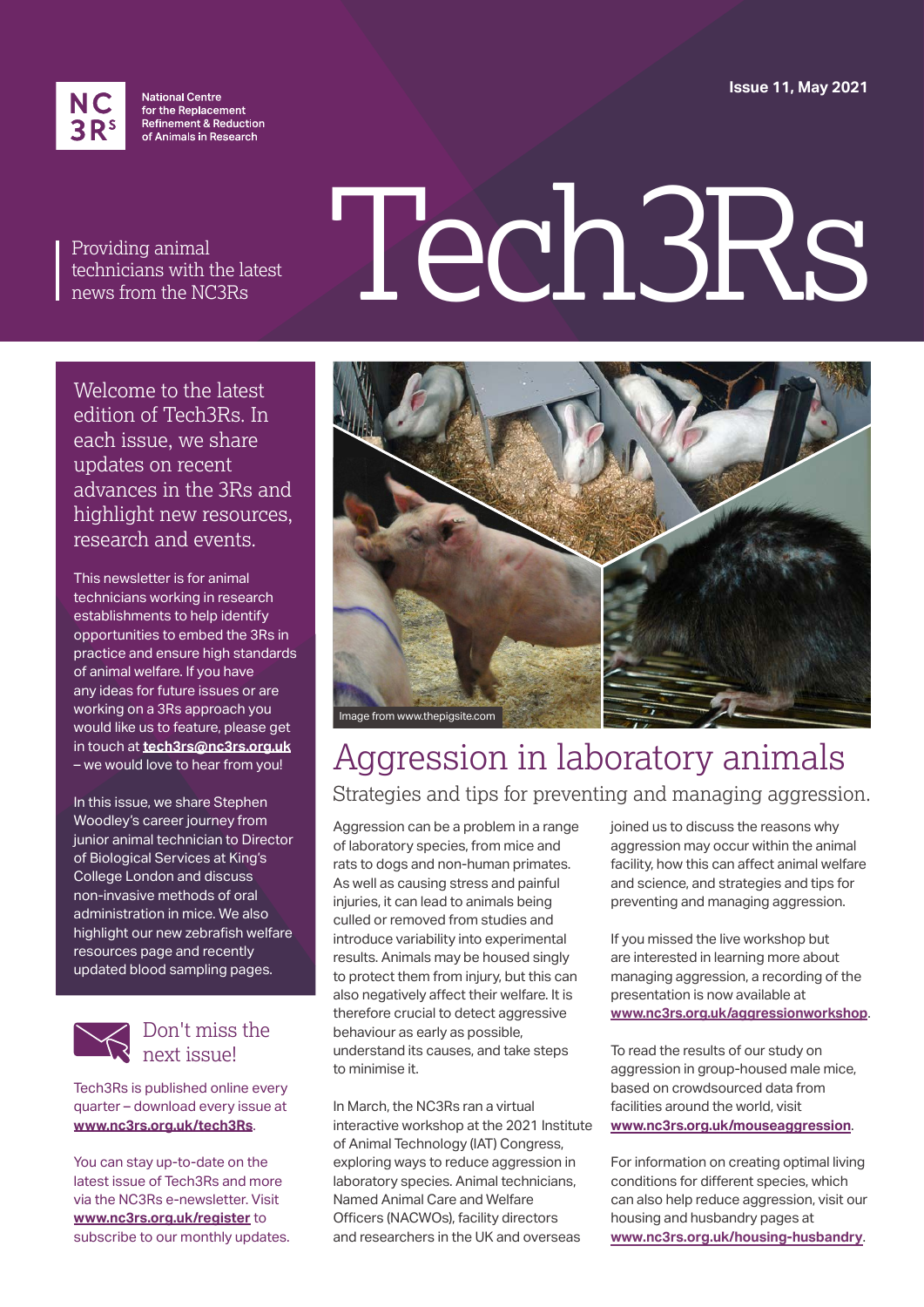# Tech Journeys

We speak to inspirational technicians who have demonstrated a long-term commitment to the 3Rs about their career paths. If you have an inspirational story, or know someone else who does, please get in touch via [tech3Rs@nc3rs.org.uk](mailto:tech3Rs%40nc3rs.org.uk?subject=).

**This issue we are featuring Stephen Woodley, the Director of Biological Services at King's College London (KCL), who talks about how his passion for improving animal welfare and increasing the transparency of research using animals has shaped his career path. Stephen was awarded the AAALAC International Fellowship in 2016 and the IAT Andrew Blake Tribute Award in 2019 in recognition of his commitment to the 3Rs.**

Working with animals was something I always wanted to do, so in 2002 I joined University College London (UCL) as a junior animal technician, embarking on my career in animal technology. In this role I gained experience working with a multitude of species and performed a range of husbandry-related duties. Over the years I gained more experience in colony management, research ethics

and law, and really enjoyed learning more about the fascinating research taking place in my unit.

#### Collaborating to develop new refinements

Since the early stages of my career, I have worked on ideas to improve animal welfare alongside researchers and animal technicians. One example is the development of a 3D printed anaesthesia face mask for mice, where the standard commercial models did not work. The new mask reduced the need for injectable anaesthesia, which has a longer recovery time and a higher risk of mortality compared to gaseous anaesthesia.

I have also performed a large amount of positive reinforcement training with macaques, to teach them to



 $\mathcal{L}\mathcal{L}$ 

I would advise anyone working in animal technology to get involved in the various networking events and learn as much as you can."

voluntarily cooperate with routine husbandry and scientific procedures, thereby reducing the negative effects of these procedures on their welfare. I believe animal technicians are in a great position to provide advice on refinements to research procedures and there have been some fantastic examples of this in recent years across the sector. For example, I have witnessed animal technicians lead on introducing non-aversive methods of picking up mice (see **[www.nc3rs.org.uk/](http://www.nc3rs.org.uk/mousehandling) [mousehandling](http://www.nc3rs.org.uk/mousehandling)**) and trialling different types of enrichment suitable for mice with headpost implants (see page 6 of the August 2019 issue of Tech3Rs, **[www.nc3rs.org.uk/tech3Rsissue4](http://www.nc3rs.org.uk/tech3Rsissue4)**).

#### Advocating for animal welfare

I have always been willing to challenge people in their work, if I felt that their actions might compromise animal welfare. I believe that being confident when discussing welfare-related topics can help get your message across and lead to better engagement. However, I have also been mindful to listen to researchers' needs and work with them as part of a team to improve both animal welfare and science. Having an open mind and being willing to accept new ideas is key to success.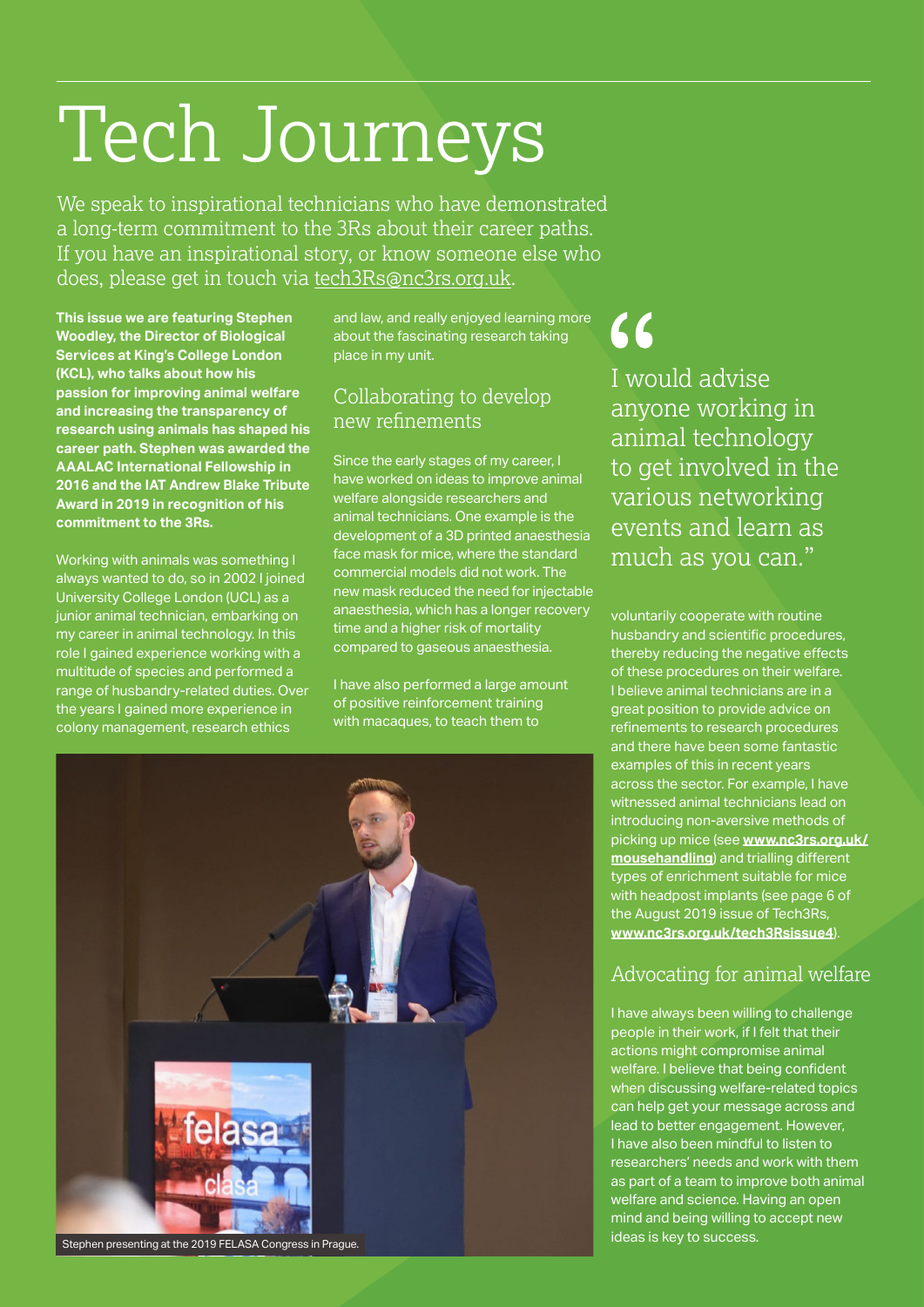

Stephen and Stuart receive the 2019 IAT Andrew Blake Tribute Award.

Another area I have focused my energy on is improving the transparency of research involving animals. This has led to me being elected as a Member of Council for organisations such as Understanding Animal Research.

As my career evolved I became facility manager at UCL, overseeing a multi-species unit with a fantastic team of seven personnel. In 2015 I took up a new and exciting role as deputy site manager at KCL's Guy's campus. After two months I was promoted into the role of site manager, overseeing approximately 40 staff.

#### An award-winning career

My commitment to the 3Rs was acknowledged in 2016 when I received a call to say that I had been awarded the AAALAC International Fellowship Award, given to UK registered animal technicians who make significant contributions to animal welfare. I was incredibly grateful to receive this award, which gave me the unique opportunity to visit several US facilities and attend the AALAS national conference.

In 2019 I was jointly awarded the Andrew Blake Tribute Award with Stuart Newman for a paper entitled "Time's up for tick-over colonies... Do we now need to maintain so many GA mouse lines?", published in the IAT journal *Animal Technology & Welfare*. The paper described the creation of a genome editing and embryology core within KCL Biological Services for rapid and

efficient archiving, which in turn has led to a substantial reduction in tick-over colonies. Between September 2015 and October 2017 various subsidy incentives were offered to research groups, resulting in over 350 lines being cryopreserved, with 97 removed as a live resource. This led to a significant reduction in animal use, preventing the breeding of an estimated 4,000 mice per year. Stuart Newman was a key person in establishing this programme, alongside all other BSU staff who liaised with researchers on this. Tolga Oralman now leads this programme and we are continually improving colony management through these methods.

We are currently working on creating an open source online platform, which we hope will allow researchers and animal technicians to improve colony management by using algorithms rather than manual calculations to calculate the number of breeding animals needed to create a line. In time we hope this system will be able to provide predictions on individual colonies and help further reduce animal wastage.

#### Taking on new challenges during the pandemic

In early 2020 I became Interim Director of Biological Services at KCL. Taking on such an important role during a pandemic was not something I could have predicted, but it provided an opportunity to condense many years of experience into just a few months. In recognition of my efforts during a very difficult time, I was appointed in

### 66

Find someone to mentor you, take an interest in the incredible science that you are an important part of, and create a personal action plan to forge a rewarding career path for yourself."

November 2020 as the permanent Director, making me responsible for more than 60 staff. I am also a Home Office project licence holder for the breeding, production and archiving of genetically altered mice at KCL.

COVID-19 has posed an extremely challenging year for everyone, but I have seen first-hand how animal technologists have shown a huge commitment to the welfare of animals. I would like to thank the KCL team for all their work ensuring animal welfare and research support are maintained to the highest standards.

**Read Stephen and Stuart's Andrew Blake Tribute Award-winning paper in the December 2018 edition of** *Animal Technology & Welfare***: [journal.atwjournal.com/](http://journal.atwjournal.com/atwdecember2018) [atwdecember2018](http://journal.atwjournal.com/atwdecember2018)**

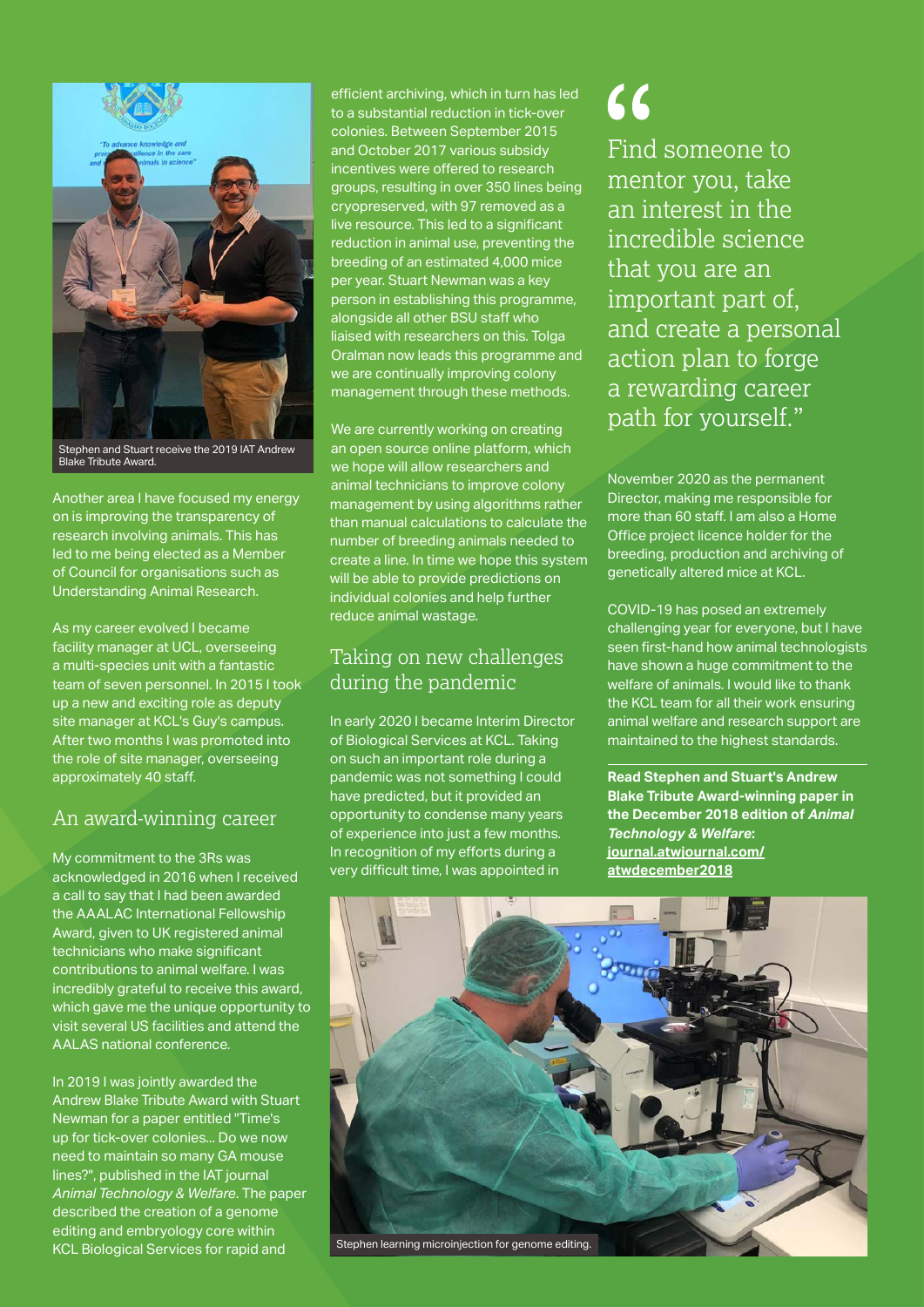# 3Rs papers of interest



Substances are commonly administered to mice orally in the course of studies – for example, when testing drugs. Gavage is often used to administer precise doses at specific times, but it is an invasive method that can lead to stress, especially if repeated. If performed incorrectly, gavage can also injure a mouse's oesophagus or stomach or result in aspiration.

It is possible to administer drugs non-invasively through mixing them in food or water. However, it can be difficult to determine how much of the drug each mouse has consumed and when, particularly for group-housed animals.

Micropipette‑guided drug administration (MDA) is a new non-invasive method for precise oral administration, developed by Scarborough *et al.* (2020) at the University of Zurich using C57BL6/N mice. This method involves training mice over two consecutive days to voluntarily drink a solution of the drug mixed with a pleasant vehicle, such as sweetened condensed milk, from the tip of a micropipette. On the first day mice are restrained by the scruff and the pipette tip is offered to their mouth until they begin to drink. On the second day, mice are restrained only by the tail while placed on the metal grid of the food hopper, and the pipette tip is again positioned next to their mouth until they drink. Once the training is complete, the mice are no longer restrained and drink from the micropipette voluntarily.

MDA leads to a smaller acute stress response compared to gavage, as measured by plasma levels of the stress hormone corticosterone. However, MDA still requires scruff and tail restraint during the training period, and restraint stress can be made worse if the mice are also routinely picked up by the tail. A recent NC3Rs‑funded study by Henderson *et al.* (2020) showed that the simple refinement of replacing tail with tunnel handling can substantially improve mouse welfare and the benefits persist even when the mice experience stressful procedures, including repeated scruff restraint.

We featured a similar method to the MDA in a previous issue of Tech3Rs, including some tips on how to encourage mice to voluntarily drink drug solution directly from a syringe (see page 2 of issue 7, **[www.nc3rs.org.uk/tech3Rsissue7](http://www.nc3rs.org.uk/tech3Rsissue7)**). For example, providing a small amount of the vehicle straight after dosing rinses out any remaining drug solution, preventing an unpleasant aftertaste, while administering a syringe of just the vehicle later in the day prevents mice from associating the vehicle with any adverse effects of the drug.

Another non-invasive method of oral administration that does not require restraint has recently been described by Teixeira-Santos *et al.* (2021) at the University of Porto. The method involves mice voluntarily consuming the drug mixed into a small quantity of strawberry

Each issue we feature recent 3Rs papers, providing summaries and links to the full articles for further reading. This issue we look at new non-invasive methods for oral administration of substances to mice.

> jam. Group-housed mice are placed individually into a separate cage for up to 20 minutes and habituated to the jam for three consecutive days before the drug is added. The authors found that, following training, mice consumed all of the jam within five minutes. This method ensures a precise dosage and time of dose, though care should be taken to transfer mice in a non‑aversive manner (e.g. tunnel handling).

> Finally, new technologies are enabling non-invasive oral administration to group-housed mice in their home cages. Woodard *et al.* (2020) at the University of British Columbia, developed PiDose, a low-cost device that weighs individual animals and administers an appropriate daily dosage of drug solution through their drinking water. Mice are identified through an implanted tag and receive both water and drug solution by licking a spout within the PiDose module. While this allows precise dosing and does not require moving the mice from their home cage, the time of administration cannot be controlled as mice can access the spout and drink freely at any time.

> Each of these oral administration methods comes with advantages and disadvantages that need to be considered based on study requirements. However, it is important to re-visit commonly used procedures, such as oral dosing, and challenge how they can be improved and how to put refinements into practice.

**Scarborough J** *et al.* **(2020). Preclinical validation of the micropipette-guided drug administration (MDA) method in the maternal immune activation model of neurodevelopmental disorders.** *Brain, Behavior, and Immunity* **88: 461-470. doi: [10.1016/j.bbi.2020.04.015](http://doi.org/10.1016/j.bbi.2020.04.015)**

**Teixeira-Santos L** *et al.* **(2021). An alternative method for oral drug administration by voluntary intake in male and female mice.** *Laboratory Animals* **55(1): 76-80. doi: [10.1177/0023677220950782](http://doi.org/10.1177/0023677220950782)**

**Woodard CL** *et al.* **(2020). PiDose: an open-source system for accurate and automated oral drug administration to group-housed mice.** *Scientific Reports* **10: e11584. doi: [10.1038/s41598-020-68477-2](http://doi.org/10.1038/s41598-020-68477-2)**



The PiDose module (Woodard *et al.*, 2020)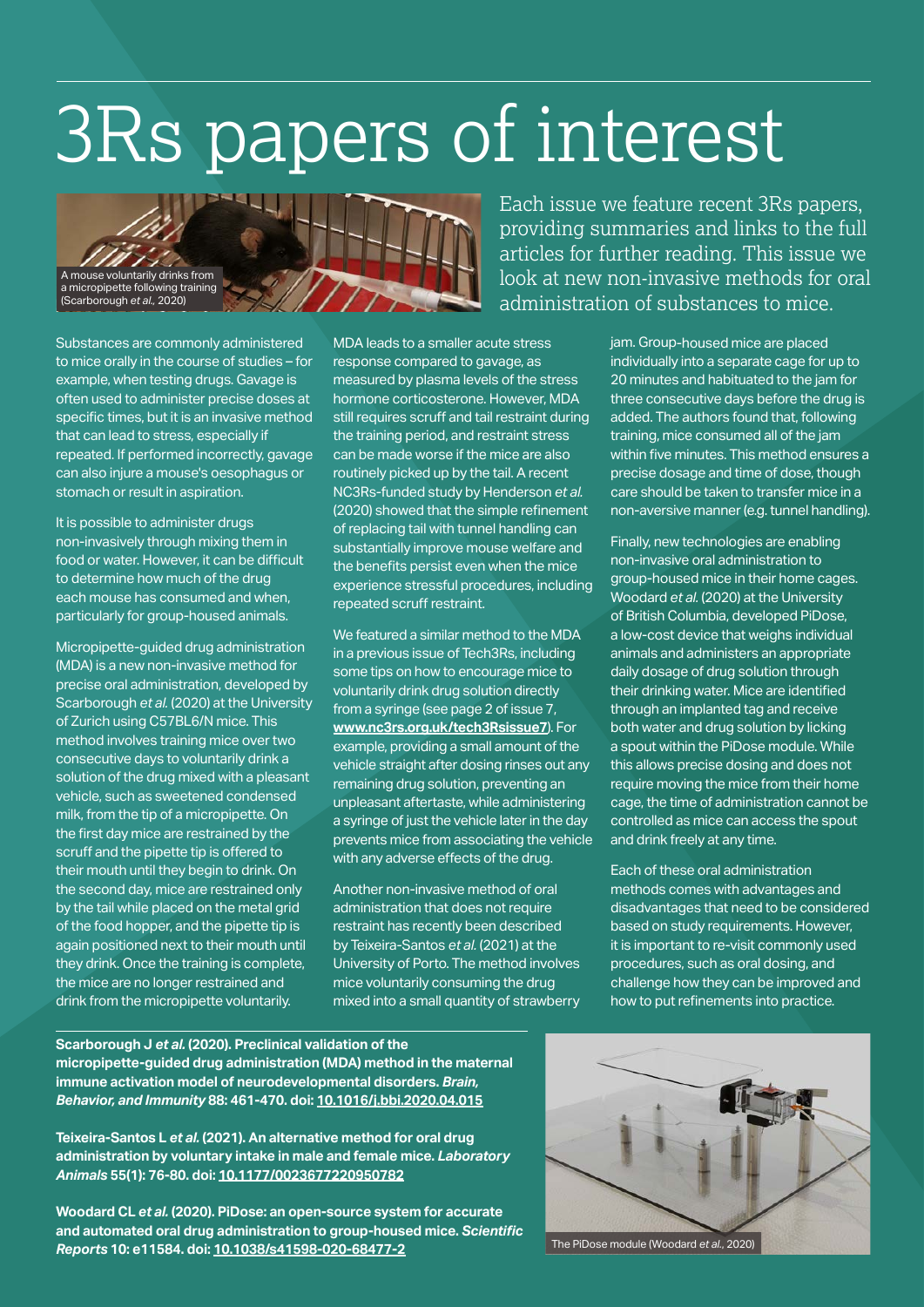# Spotlight on... NC3Rs webinars

The NC3Rs hosts regular webinars on different 3Rs topics, delivered by NC3Rs staff members, our grant holders and invited speakers. Below we highlight three recent webinar recordings available to watch online. To learn more about all our previous and upcoming webinars, visit [www.nc3rs.org.uk/webinars.](http://www.nc3rs.org.uk/webinars)



#### Efficient management of genetically altered mouse colonies

In this joint webinar from the NC3Rs and the Mary Lyon Centre (MRC Harwell), Dr Sara Wells and Dr Michelle Stewart from the Mary Lyon Centre discussed key themes from the NC3Rs breeding and colony management resource

(**[www.nc3rs.org.uk/colonymanagement](http://www.nc3rs.org.uk/colonymanagement)**), including strategies for maintaining colonies and breeding genetically altered strains for studies.

To watch the recording of this webinar, which is relevant to anyone who manages mouse colonies or provides training in breeding and colony management, visit **[www.nc3rs.org.uk/GAcolonywebinar](http://www.nc3rs.org.uk/GAcolonywebinar)**.



#### Refining rodent stereotactic surgeries

Amanda Novak, Named Veterinary Surgeon at the University of Edinburgh, presented this NC3Rs webinar on refining rodent stereotactic surgery procedures. Amanda covered current advice on planning and preparing stereotactic surgeries, options for anaesthesia and analgesia, and good aseptic technique, with suggestions also applicable to other rodent surgeries.

The webinar recording is now available at **[www.nc3rs.org.uk/stereotacticwebinar](http://www.nc3rs.org.uk/stereotacticwebinar)**. To learn more about aseptic technique, visit **[www.procedureswithcare.org.uk](http://www.procedureswithcare.org.uk)**, or find further e-learning resources at **[www.nc3rs.org.uk/elearning](http://www.nc3rs.org.uk/elearning)**.



#### Rat playpens for improved welfare

In this webinar, Dr Jessica Eddy from the NC3Rs presented an overview of rat playpens and tips for setting them up. This was followed by Kirsty Watson, a Senior Animal Technician at University College London, who shared how rat playpens were introduced at UCL's Institute of Ophthalmology and the positive results staff saw.

If you are involved in the care of laboratory rats, catch up on this webinar at **[www.nc3rs.org.uk/playpenwebinar](http://www.nc3rs.org.uk/playpenwebinar)**. For more information on playpens, visit **[www.nc3rs.org.uk/playpenworkshop](http://www.nc3rs.org.uk/playpenworkshop)** to read the report of our 2017 IAT Congress workshop on the topic.

## Upcoming virtual events

UFAW conference: Recent advances in animal welfare science VIII

#### **29-30 June 2021**

This two-day Universities Federation for Animal Welfare (UFAW) conference will bring together cross-disciplinary research into a range of species, with the common goal of advancing animal welfare. It will feature talks and posters on topics including welfare assessment, humane killing and the impact of laboratory animal welfare on scientific validity. This free conference will be relevant for anybody interested in improving the welfare of laboratory, farm, zoo or companion animals.

11th World Congress on Alternatives and Animal Use in the Life Sciences

#### **23 August-2 September 2021**

Originally due to take place in Maastricht in 2020, this event will now be held online. NC3Rs staff will be delivering talks on a range of 3Rs-related topics: from applying the 3Rs in regulatory drug development studies and minimising aggression in laboratory mice, to highlighting NC3Rs resources that can help you design and run more reproducible experiments.

Further details, including how to register for this year's event, can be found at **[www.wc11maastricht.org](http://www.wc11maastricht.org)**.

To learn more and register, visit **[www.ufaw.org.uk/conf2021](http://www.ufaw.org.uk/conf2021)**.